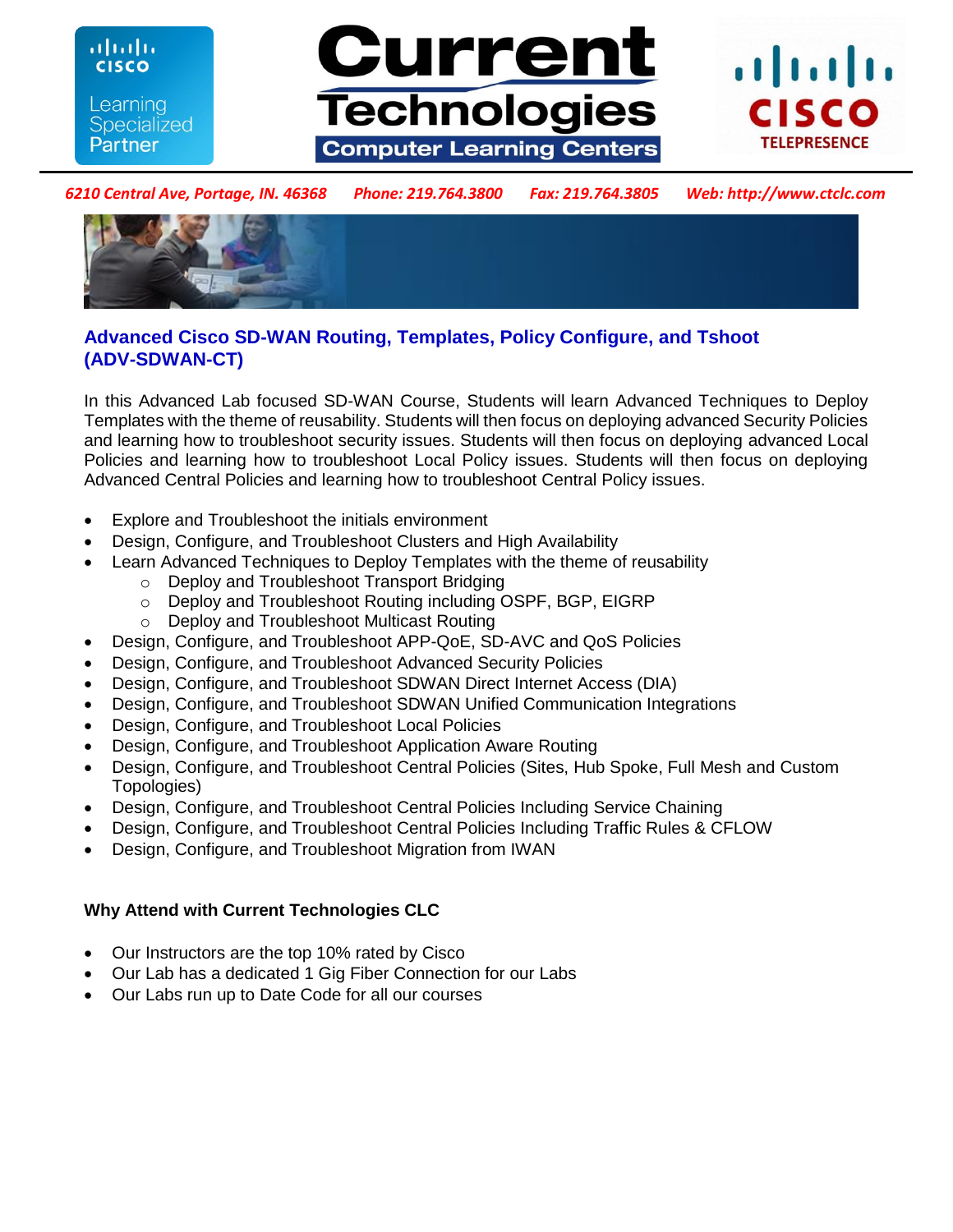# **Prerequisites**

• Implementing and Configuring Cisco SDWAN (ICSDWAN-CT)

### **Objectives**

- SD-WAN Review
- Clusters and High Availability
- SD-AVC and QoS Policies
- Advanced Template Design and Troubleshooting
- Advanced Security Policies on vEdge and IOS-XE Platforms
- Advanced Local Policies on vEdge and IOS-XE Platforms
- Advanced Central Policies on vEdge and IOS-XE Platforms
- Advanced Troubleshooting of Policies on vEdge and IOS-XE Platforms

#### **Outline**

#### **Module 0: Introductions**

#### **Module 1: Cisco SD-WAN Overview**

- Dashboard
- SD-WAN Architecture
- SD-WAN WAN Edges
	- o cEdges
	- o vEdges
- SD-WAN Controllers
	- o vBond
	- o vSmart
	- o vManage
- SD-WAN Fabric

### **Module 2: SD-WAN Advanced Settings**

- SD-WAN Smart Licensing
- Advanced Controller Settings
- Overlay and WAN Edge Recommended Settings
- Site Design
- System IP Design
- Multitenant Design
- **LTE Operation**
- New Enhanced WAN Edge Features
- WAN Edge Etherchannel

### **Module 3: SD-WAN Clustering and High Availability**

- Controller High Availability
- Controller Scalability
- Active vManage, Backup Inactive vManage
- Clustering vManages
- Resource Groups
- **Course Duration**  5 day **Course Price**  \$4,795.00 **Methods of Delivery**
- Instructor Led
- Virtual ILT
- On-Site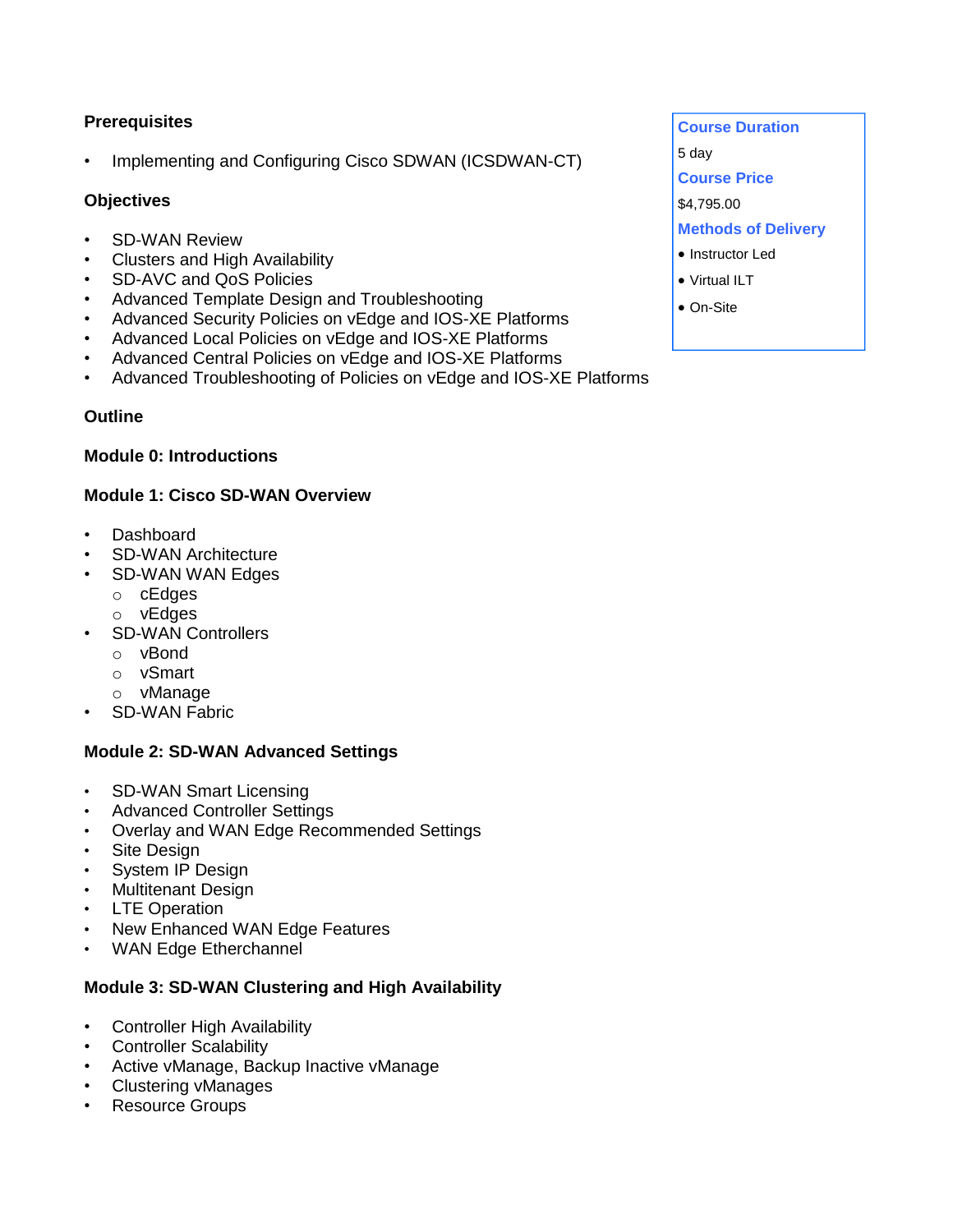- RBAC Enhancements
- Disaster Recovery

#### **Module 4: SD-WAN Templates**

- Template Overview
- Future Templates
- Device template using Future Templates
- Device template using CLI Templates
- Designing templates for Reusability
- Attaching Devices to Templates

### **Module 5: APP-QoE, SD-AVC and QoS Policies**

- App QoE
- SD-AVC
- Application Aware Routing
	- Bidirectional Forwarding Detection (BFD)
		- o BFD Hello Timer and Multiplier
		- o BFD Measurements
- Custom Application definitions / NBAR / DPI
- TCP Optimization
- Data Redundancy Elimination (DRE)
- Forward Error Correction (FEC)
- Packet Duplication
- APPNAV Deployment
- WAAS Integration

### **Module 6: Bridging**

- Transparent Bridging
- Bridging Template Configuration
- cEdge Bridging Template Configuration
- vEdge Bridging Template Configuration
- Monitoring Bridging

#### **Module 7: Routing Protocols**

- **Static Routes**
- Dynamic Routing Protocols
	- o OMP Templates
	- o OMP Policies
	- o BGP Templates
	- o BGP Policies
	- o OSPF Templates
	- o OSPF Policies
	- o EIGRP Templates
	- o EIGRP Policies
- On Demand Tunnels
- Route Leaking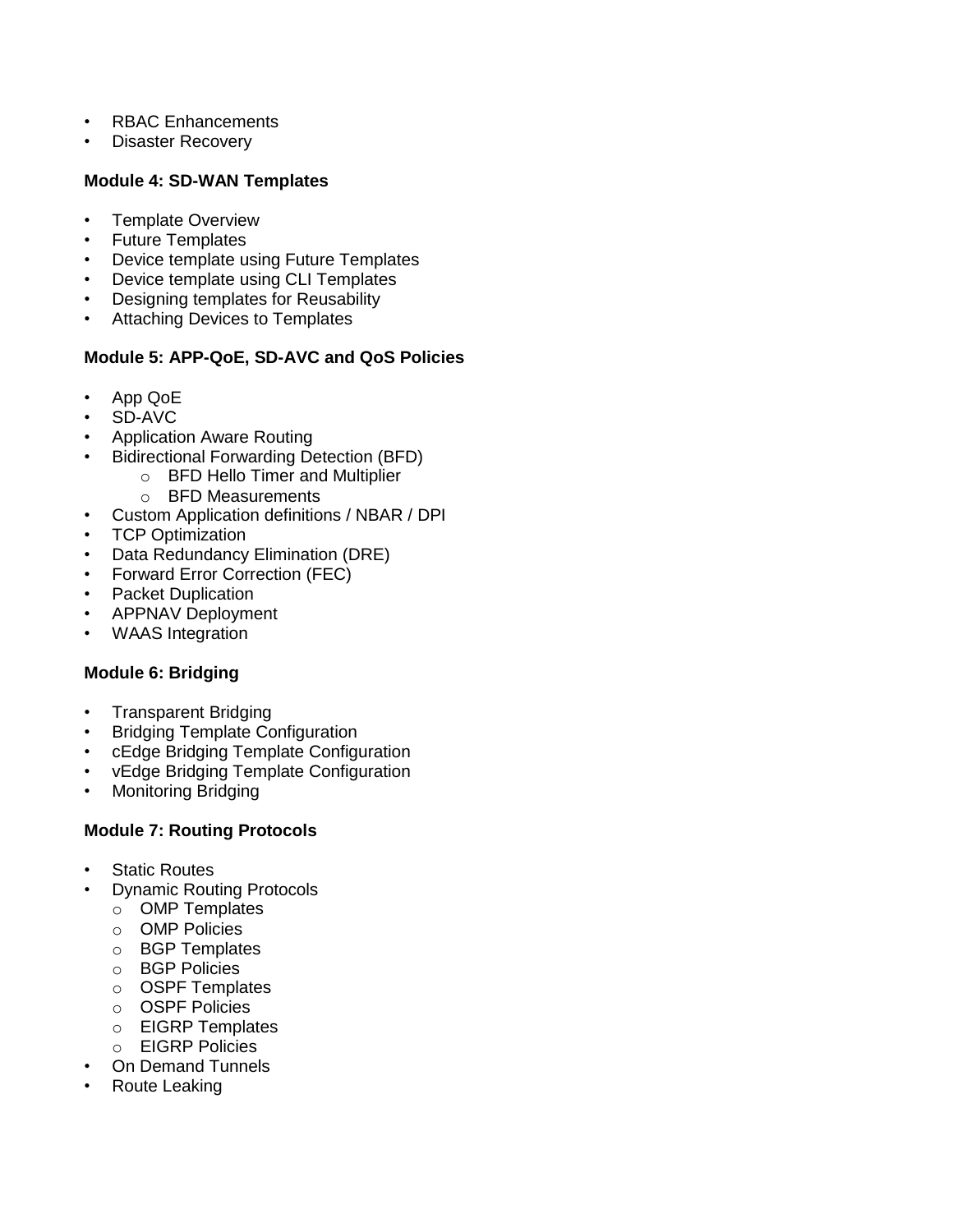### **Module 8: Multicast**

- Multicast Terms
- **Requirements**
- vEdge Multicast Support
- cEdge Multicast Support
- Multicast RPs
- Multicast Replicators
- PIM IGMP

### **Module 9: Direct Internet Access (DIA) Overview**

- SD-WAN Direct Internet Access (DIA)
- SD-WAN DIA Requirements
- SD-WAN Direct Internet Access Use Cases
- SD-WAN Direct Internet Access Design Components
- SD-WAN Direct Internet Access Design Considerations
- SD-WAN Direct Internet Access Failover Scenarios
- Cisco SD-WAN Direct Internet Access Monitoring

### **Module 10: Unified Communications**

- Voice Integration in SD-WAN
- Supported Cards / Features
- Voice Feature Templates
	- o Call Routing
	- o SRST
	- o Voice Card
- Voice Policies
- FXO, FXS, FXS DID
- T1, PRI
- DSP Configuration
- CUBE Functionality
- IOS-XE UC Device Template

# **Module 11: SD-WAN Security Policy**

- **Security Options**
- Umbrella
- Secure Internet Gateway (SIG)
	- o Cloud Firewall
	- o DNS Layer Security
	- o Secure Web Gateway
	- o Cloud Access Security Broker
	- o Interactive Threat Intel
- Scaler
- Authentication/Encryption/Integrity
- **Firewall**
- IPS (Snort)
- URL Filtering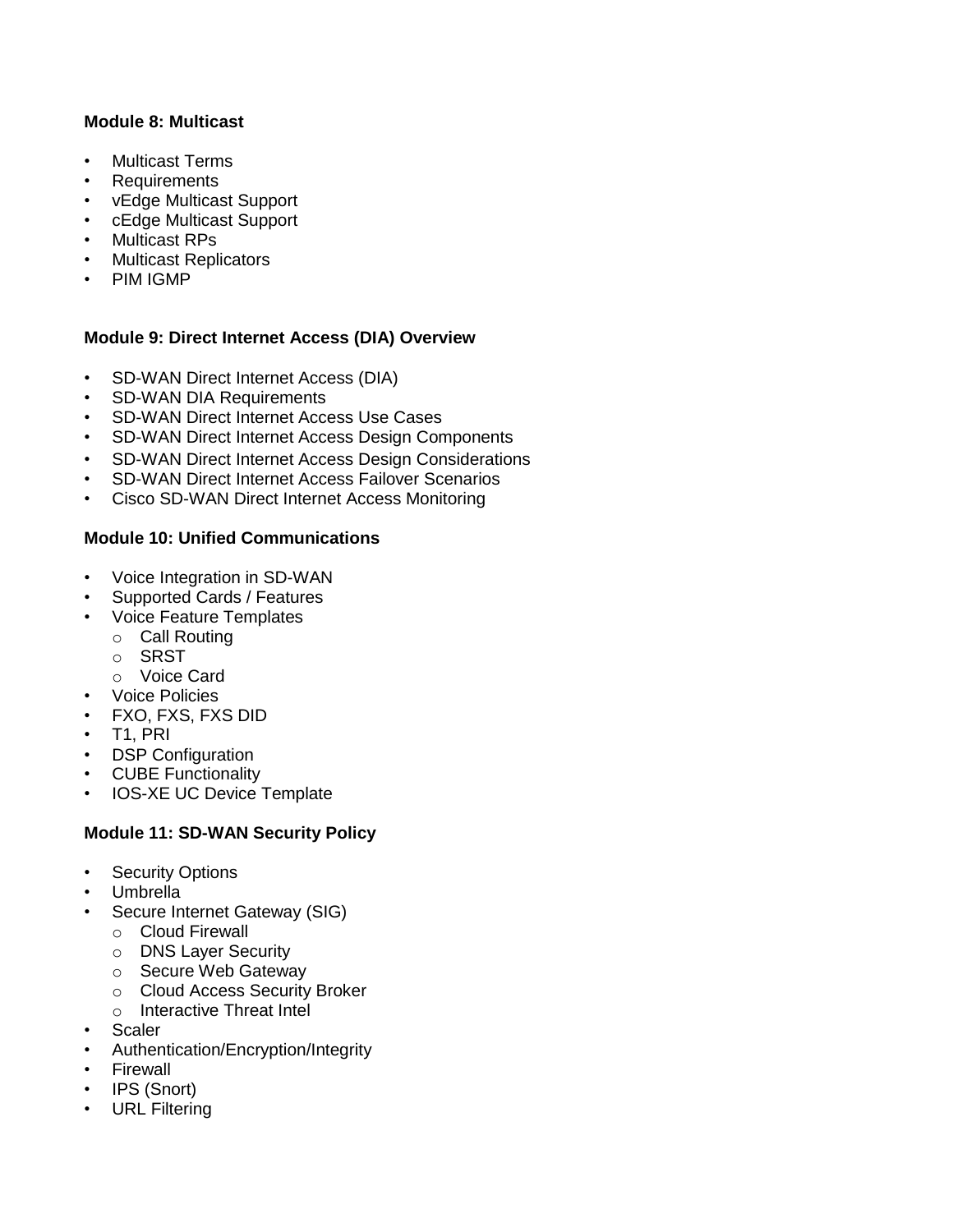- Web Layer Security
- Pairwise IPsec Keys
- TLS Decryption
- Geo-Fencing

### **Module 12: SD-WAN Local Policy**

- Policy Configuration Overview
- Policy Framework-Localized Policies
- Local Control Policy
- QOS Maps
- Rewrite Policies
- Policers
- Device Access Policies
- Access Control Lists
- Local Control (Route) Policy
- Localized Control Policy Configuration
- **Local Data Policy**
- Configure Localized Data Policy for IPv4

### **Module 13: SD-WAN Central Policy**

- Policy Creation and Management Guidelines
- Centralized Control Policies o Hub & Spoke / Mesh / Custom
- Centralized Data Policies
	- o Application Aware Routing
	- o QOS Policies
- Service Chaining
- **Traffic Flow Monitoring with Cflowd**
- Policy Construction
- Platform Support and Scalability

### **Module 14: SDWAN Migration**

- Sequence of Migration
- Migration Planning
- DC/Hub Site Migration
- Branch/Spoke Site Migration

# **LAB OUTLINE**

### **Lab 1: Review & Troubleshoot Initials SDWAN Environment**

- Review Environment
- Troubleshooting Initial Connectivity
- Troubleshooting Initial Control Connections

### **Lab 2: Create and Troubleshoot SDWAN Clusters**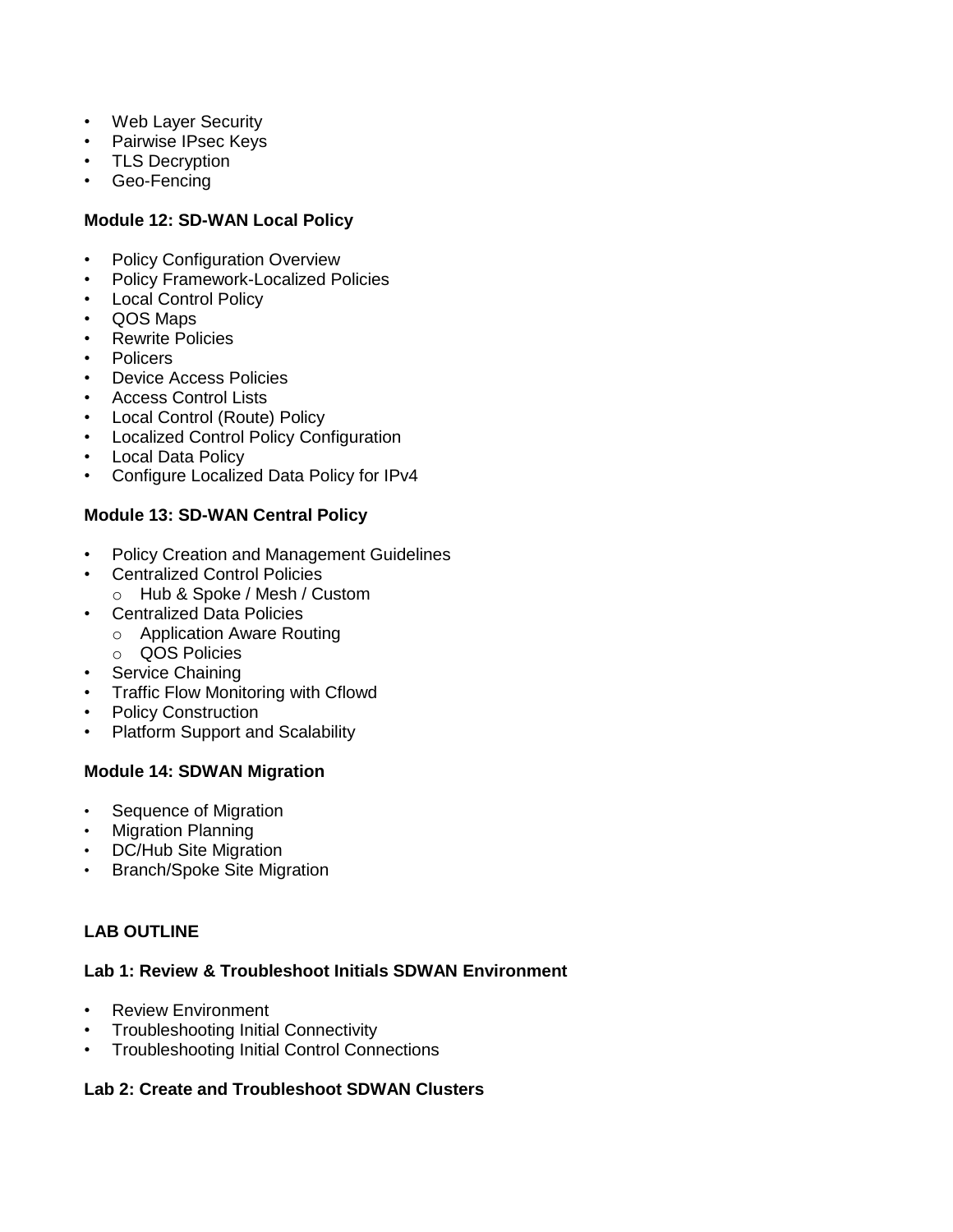- Create a 3 Node SDWAN Cluster
- Monitor Cluster Troubleshoot Cluster

### **Lab 3: Template**

- Advanced Techniques for Template Creation
- Variable Naming Conventions for Reusability
- Create Feature Template for reuse across all vEdge devices
- Export and Import Templates via API
- Troubleshoot Template Deployment

# **Lab 4: Deploy and Troubleshoot Hardware Routers with ztp.**

- Troubleshoot and Deploy 4331 Router
- Troubleshoot and Deploy vEdge Router

# **Lab 5: Implement Routing Protocol**

- Configure Transparent Routing
- Configure BGP Template and Local Policy on the Transport VPN
- Configure OSPF Template and Local Policy on the Transport VPN
- Configure BGP Template and Local Policy on the Service Side (LAN) VPN
- Configure OSPF Template and Local Policy on the Service Side (LAN) VPN
- Configure EIGRP Template and Local Policy on the Service Side (LAN) VPN
- Configure Multicast on vEdge
- Configure Multicast on IOS-XE
- **Monitor Routing**
- Troubleshooting Routing Protocols

# **Lab 6: Advanced Firewall Policy Design**

- Setup and deploy a realistic firewall Configuration on vEdge and IOS-XE
- Setup IPS/URL Filtering on IOS-XE Device
- Setup Web Layer Security
- Monitoring Security Policy
- Test and Troubleshoot a Firewall Policy

# **Lab 7: Designing and Implementing Local Policies and QoS Policies**

- Design and Implement Lists to Support Local Policies
- Design Access List
- Advanced QoS Design on Interfaces / Sub Interfaces
- Creating Shapers and Policers
- Rewriting QoS for External MPLS Circuit
- Remarking for Cisco Enterprise QoS Model
- Setup Port Mirroring for traffic analysis

### **Lab 8: Create Advanced Central Policies**

- Advanced List Design Techniques
- Advanced Site Design